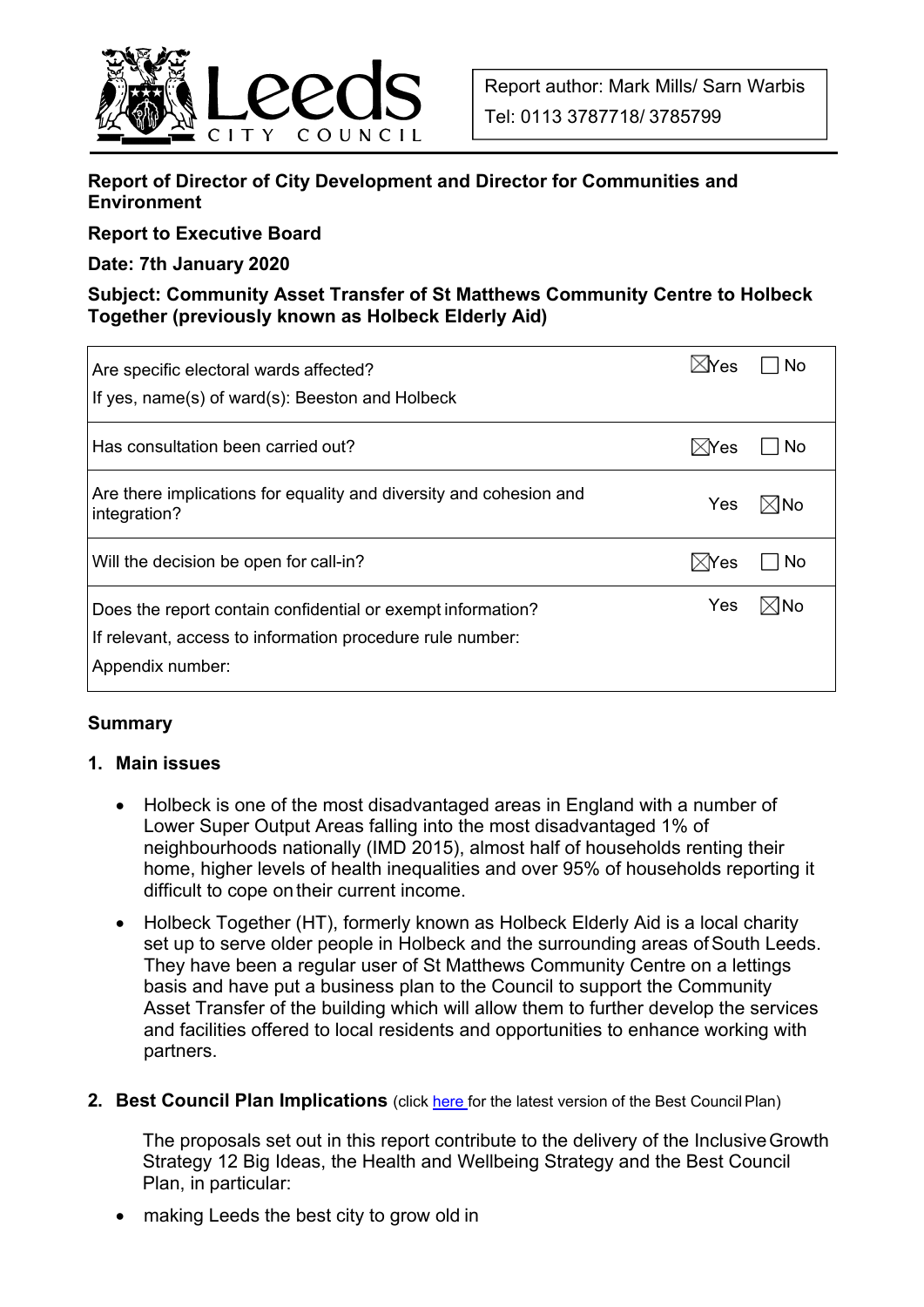- making Leeds the best city for children and young people to grow up in
- reducing health inequalities and supporting active lifestyles
- improving the quality of lives and growing the economy through cultural and creative activities

### **3. Resource Implications**

- The Communities Directorate revenue budget for St Matthews in 2019/20 is £37,460. Revenue support has already been approved, in association with the proposed 6 year lease to HT of £143,747 over 5 years, achieving a saving of £43,553 over the 5 year period and leading to a nil revenue cost from year 6 onwards for LCC.
- Since April 2016, the Council has incurred c£15,000 of maintenance costs associated with the building. Any long term arrangement for the building will transfer maintenance liability to HT. An agreed schedule ofcapital maintenance work will be carried out to the building by Leeds City Council in advance of the lease being entered into, including some works to enhance the sustainability of the building.

#### **Recommendations**

Executive board is requested to:

- a) Agree to the principle of a Community Asset Transfer of St Matthews Community Centre in Holbeck to Holbeck Together. Subject to the conditions precedent outlined in paragraph 3.4 being satisfied.
- b) Agree as an interim proposal and pending the resolution of (a) above to agree a 6 year contracted out lease to Holbeck Together.
- c) Delegate authority to the Director of City Development to finalise the terms of the lease arrangements to Holbeck Together for both the 6 year and longer term lease as well as the agreement to lease;
- d) Note the Chief Officer Asset Management and Regeneration will be responsible for ensuring that the recommendations are implemented
- e) Approve revenue funding to Holbeck Together up to £143,747 over a five year period to be implemented by the Director of Communities and Environment.

#### **1. Purpose of this report**

1.1 The purpose of this report is to seek Executive Board approval for the Community Asset Transfer of St Matthews Community Centre to Holbeck Together (HT) by way of a 6 year lease alongside an agreement to lease for a longer term period subject to the future submission and approval of a business plan.

## **2. Background information**

2.1 Holbeck has a rich history shaped by the people who have lived and worked in the area. It's a history brimming with pride, entrepreneurship and success. Despite this history, Holbeck is now one of the most disadvantaged areas in England with a number of Lower Super Output Areas falling into the most disadvantaged neighbourhoods nationally. The level of income deprivation is significant with over 90% of households reporting that they find it 'very difficult' to cope on their household income. Almost half of residents in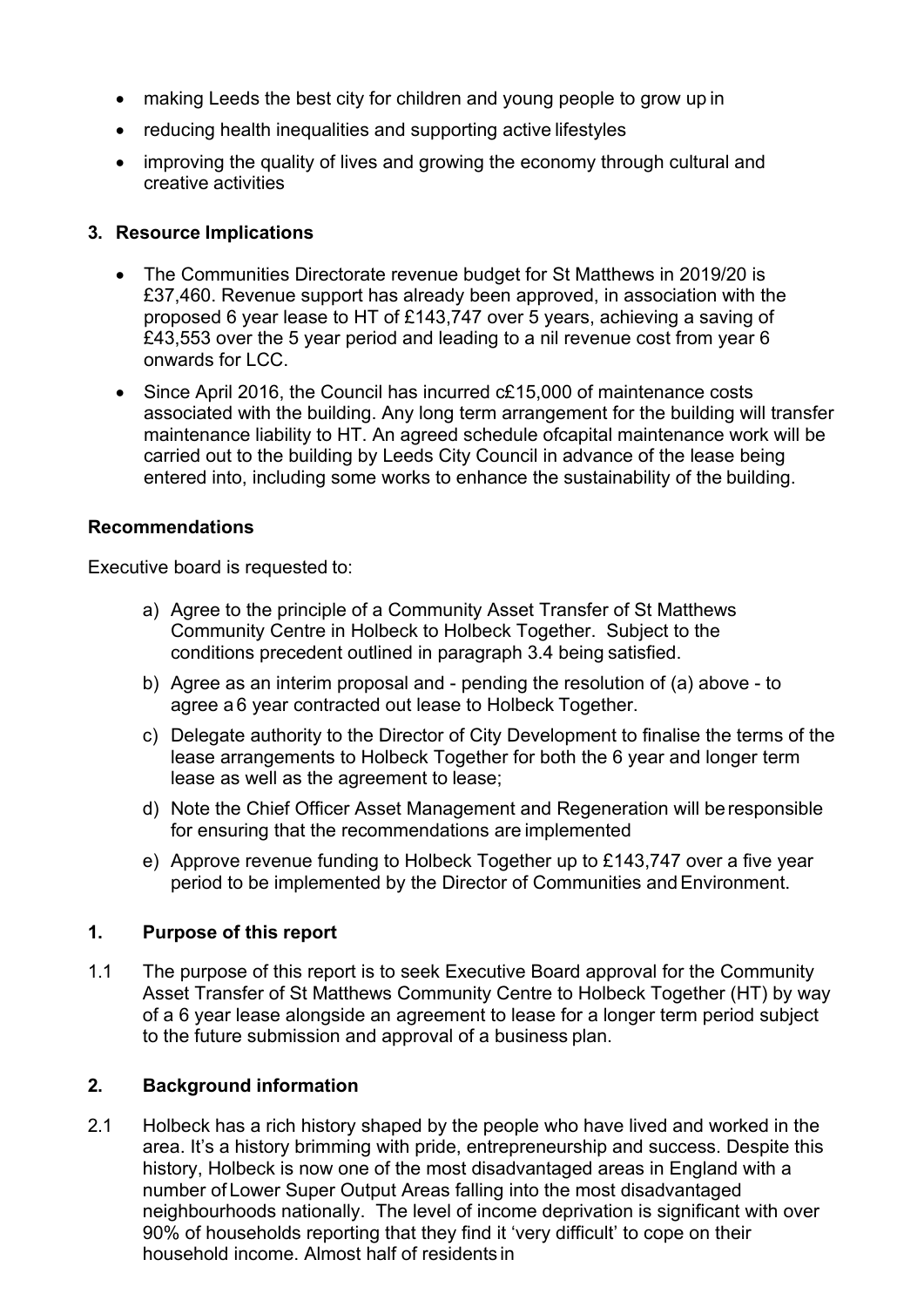Beeston & Holbeck rent their home which reflects lower levels of housing and financial security than elsewhere in the city.

- 2.2 People in Holbeck experience significant health inequalities, with disproportionately high risks of both heart disease and cancer with malnourishment also being a major issue. This leads to both high levels of hospital admisions and mortality rates 7-10% higher than the average for the city.
- 2.3 There are limited amenities in Holbeck, the local centre is congested with traffic and does not function well and connections to the city centre and neighbouring areas are not currently easy but are being addressed as part of wider redevelopment schemes being brought forward or proposed across South Leeds.
- 2.4 Overall, the picture is of an area where most people are struggling financially, and many live with poor health, rapid social and demographic changes and increases in crime. These come together to present a challenging landscape in which local people and the most vulnerable especially, can find themselves uncertain, sidelined and lonely.
- 2.5 Holbeck Together (HT) is a local charity set up to serve older people in Holbeck and the surrounding areas of South Leeds. For 27 years they have successfully delivered the Leeds City Council Neighbourhood Network Scheme contract for Holbeck. During this period they have established an excellent reach in the local community, establishing networks of support for those living locally. They have expertise in health, social care, dementia, mental health, community transport, nutrition, community development and project management.
- 2.6 HT is governed by a Board of 8 Trustees who meet bi-monthly. They include two local residents, a retired Director of Adult Social Care, Chairman of Skills for Care, a local Councillor, and Head of Operations at the Insolvency Service. In the last 5 years the organisation has secured over £1.5m for the Holbeck community.
- 2.7 Since 2017, HT has had its office in the heart of Holbeck at the former Leeds Building Society building. This presence has helped to increase their engagement with local people and develop their understanding of local need and delivery approaches**.** The organisation has recently changed its name from Holbeck Elderly Action to Holbeck Together to better articulate its collaborative ethos and the opportunity for it to broaden its contribution as an anchor third sector organisation in its neighbourhood.
- 2.8 St Matthews Community Centre is owned by Leeds City Council and is managed as part of the community centre portfolio. It is located in the centre of Holbeck (site plan attached at appendix 1) and offers a large hall and various meeting rooms with a well equipped kitchen. St Matthew's is a former church and was designed by R.D.Chantrell, architect of Leeds Minster and built between 1829 and 1832. The spire was added in 1860. It is a grade 2 listed building. The church was deconsecrated in 1981 and converted into a community centre. The conversion introduced a suspended ceiling that made the first floor balcony area redundant. The upper floor, roof space and tower are now only used for storage.
- 2.9 HT have been the main users of the building on a lettings basis for several years. Other users of the building include church groups, Islamic language classes, tai-chi classes, children's centre activities and youth service provision.
- 2.10 Although the main hall is relatively well used during the day time, its usage stands at less than 50% of the available weekly time. Other rooms in the centre are used significantly less than this.
- 2.11 Discussions have taken place with HT for some time about their potential management of the building and this has led to the submission of a business plan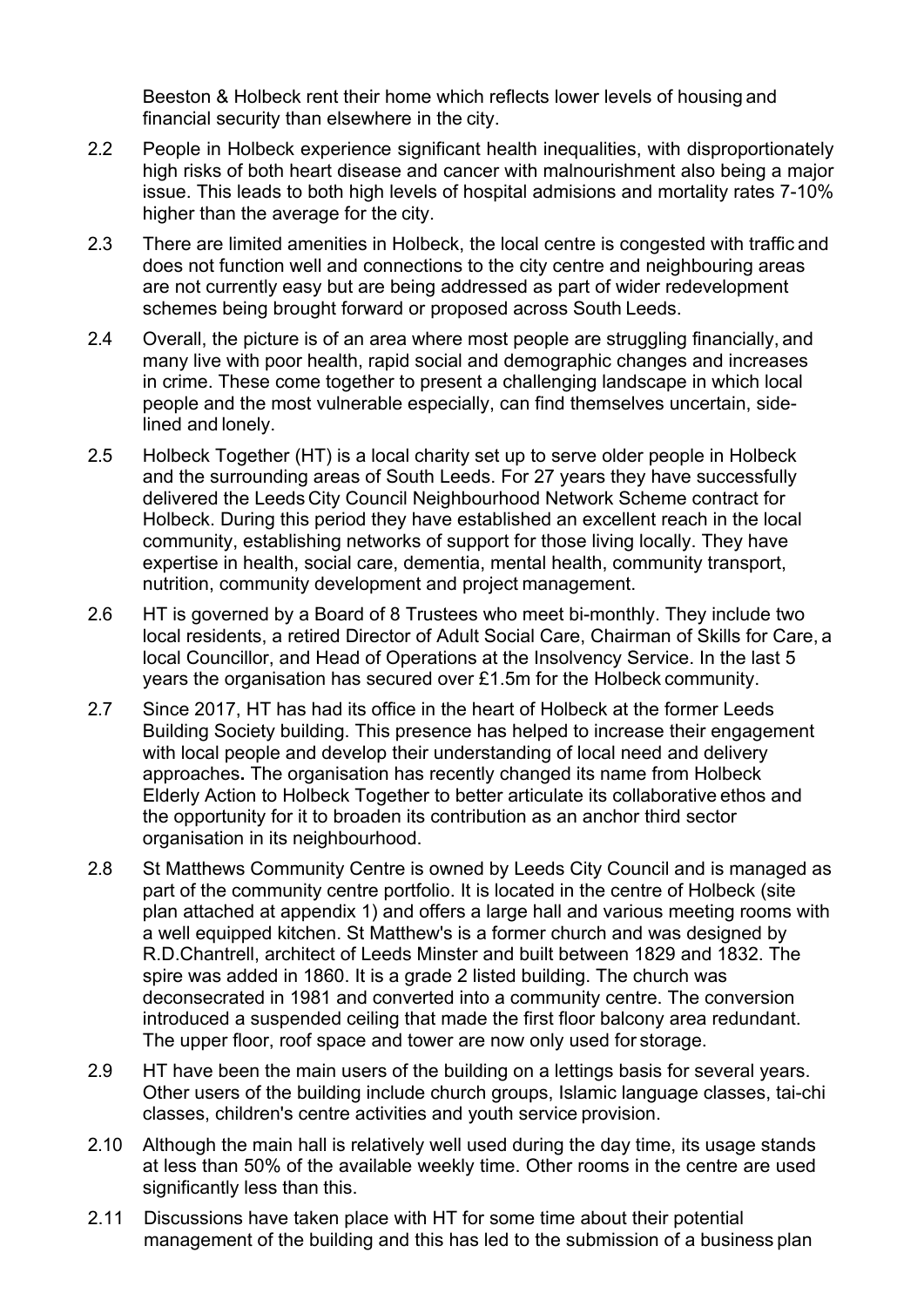setting out the case for Community Asset Transfer of the building with grant support from Leeds City Council from the revenue budget associated with the building.

### **3. Main issues**

- 3.1 St Mathews Community Centre has the potential to be an extremely useful resource for the people of Holbeck, but is currently underutilised and due to its limited use has not been prioritised for investment. Over several years the running costs for the building have been significantly reduced, primarily through changes to caretaking and cleaning arrangements, and through a move to key holding by the regular users. However the building would be much more effective with a permanent local tenant who could bring life to the building, encourage increased local usage, and provide a daily presence at the building.
- 3.2 Holbeck Together have put a business plan to the Council for the lease of St Matthews Community Centre for a 6 year period. The leaseof St Matthews Community Centre to HT would not only accommodate existing users of the building but will also support the expansion of its service provision, growth in its revenue base and increased resources targeted to the local community in need. Contributing to a reduction in health inequalities, improvement in employment prospects for residents and reduced levels of poverty and disadvantage. Indeed one of the key areas of focus for HT is the greater provision and accessibility of health support locally and the 'left shift' in care to the community to reduce the volume of hospital admissions.
- 3.3 Whilst HT have outlined their proposals for the initial 6 year period, they are keen to explore the longer term Community Asset Transfer of the Building to further enhance local service provision. As such they are building a business plan to support this ambition which will necessitate a range of works to the building to make better use of underutilised space, to improve the offer to the local community, including wider use by HT as well as other community organisations. This will support the ambitions set out in the adopted Holbeck Neighbourhood Plan which sought to ensure that the building becomes a vibrant hub in Holbeck.
- 3.4 In light of the position outlined above, there are clear benefits to the community that could come through a Community Asset Transfer. However, at this point in time, HT does not have sufficient certainty or resources in place to take on the building on a long term basis. Consequently, a staged approach is proposed that provides HT with sufficient certainty on the basis of the Council's support and that balances the risk of transfer until a sound business plan is developed and submitted and a fully funded proposal has been established. Accordingly, it is proposed that an initial 6 year lease is entered into on the basis of the existing business plan and that the option for a long term lease is made available subject to the following conditions precedent being addressed:
	- i) The submission of a sound business plan including a fully funded proposal

ii) Planning and Listed Building consent approval for the proposed works to the building

- iii) Approval to the works of the Church Commissioner
- 3.5 Third sector organisations are able to source grants from a variety of funders to support capital works that the local authority is unable to access directly. For significant investment to be achieved, these funders require a lease to be in place which secures the use of the building over the long term. HT are working with CEG who are the developers behind a number of nearby redevelopment proposals in the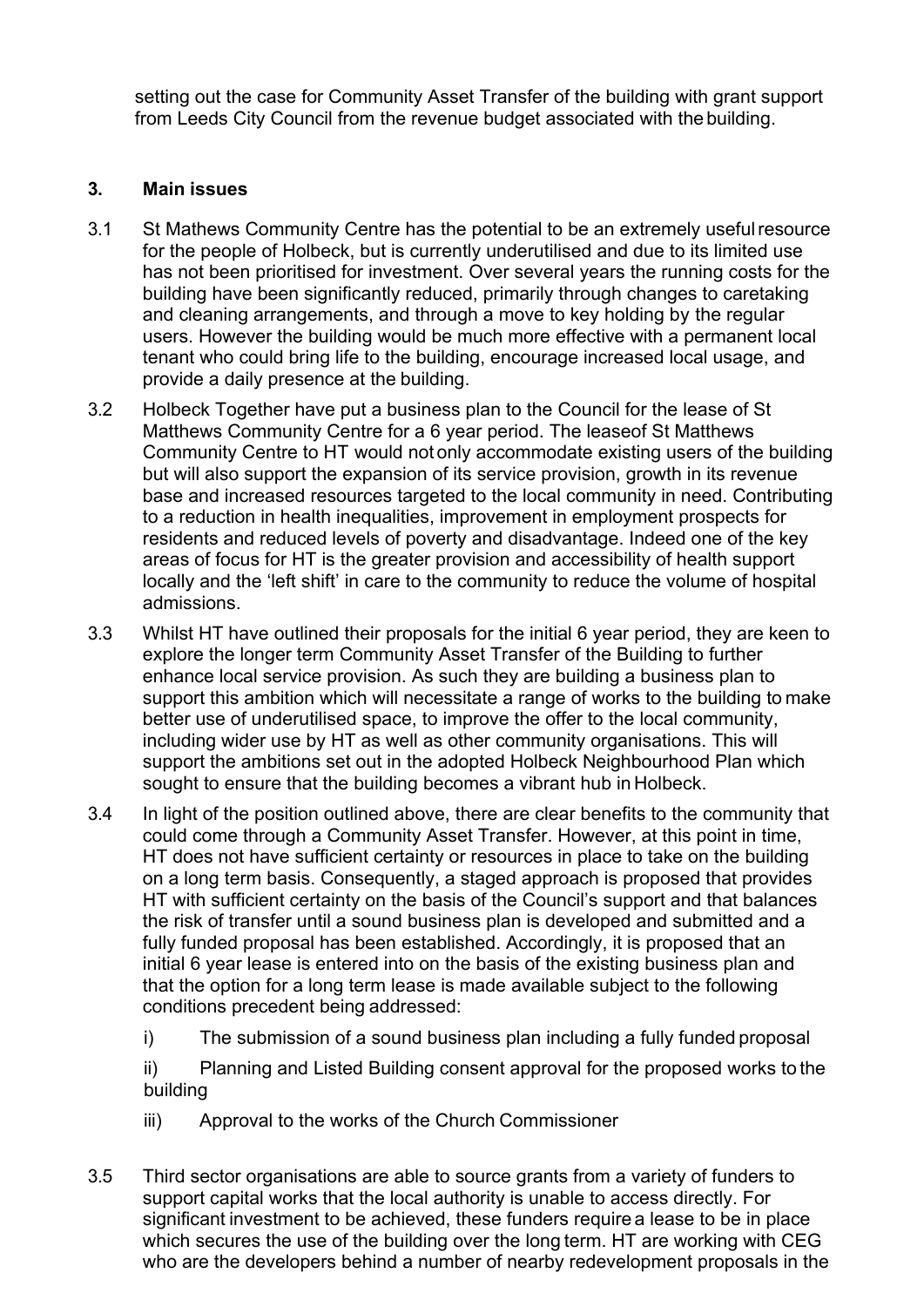South Bank area of the city and Leeds United Football Club who have both pledged to support the delivery of the capital works. The detailed funding and delivery approach of the works will be articulated in the long term business plan currently being developed up by HT. HT have already submitted a planning and Listed Building application for the building renovation works that are being proposed. This is currently being reviewed and HT have identified sympathetic approaches to both the design and delivery of the works.

3.6 Prior to leasing the building a number of backlog maintenance works will be undertaken by Leeds City Council to ensure that the building is transferred to HT following completion of the agreed schedule of works. It is also proposed to replace the boiler which is old and inefficient to ensure that the building meets minimum energy efficiency standards. The totality of the works being undertaken will reduce the operational costs for HT meaning that resources can be more appropriately directed towards service delivery.

### **4. Corporate considerations**

#### **4.1 Consultation and engagement**

- 4.1.1 HT have consulted with current users of the building and have recently reconvened a user group committee to share ideas on improvements and shared working in the building.
- 4.1.2 Ward members have been consulted over many years in the lead up to this proposal and are supportive of the transfer.
- 4.1.3 The Executive Member for Communities and Executive Member for Resources have been consulted and are supportive of this transfer.

#### **4.2 Equality and diversity / cohesion and integration**

4.2.1 An equality, diversity, cohesion and integration screening has been completed and is attached at appendix 2. This shows no negative impacts for the protected characteristics. HT is keen to engage with younger people, particularly, families and young children.

## **4.3 Council policies and the Best Council Plan**

4.3.1 This Community Asset Transfer proposal contributes to the delivery of ambitions set out in the Inclusive Growth Strategy, Health and Wellbeing Strategy and the Best Council Plan including reducing health inequalities and supporting active lifestyles; making Leeds the best city for children and young people to grow up in; making Leeds the best city to grow old in; improving the quality of lives; and growing the economy through cultural and creative activities.

#### Climate Emergency

4.3.2 By providing more services to people locally there will be a reduction in the need to travel to receive these services which will help to reduce carbon emissions.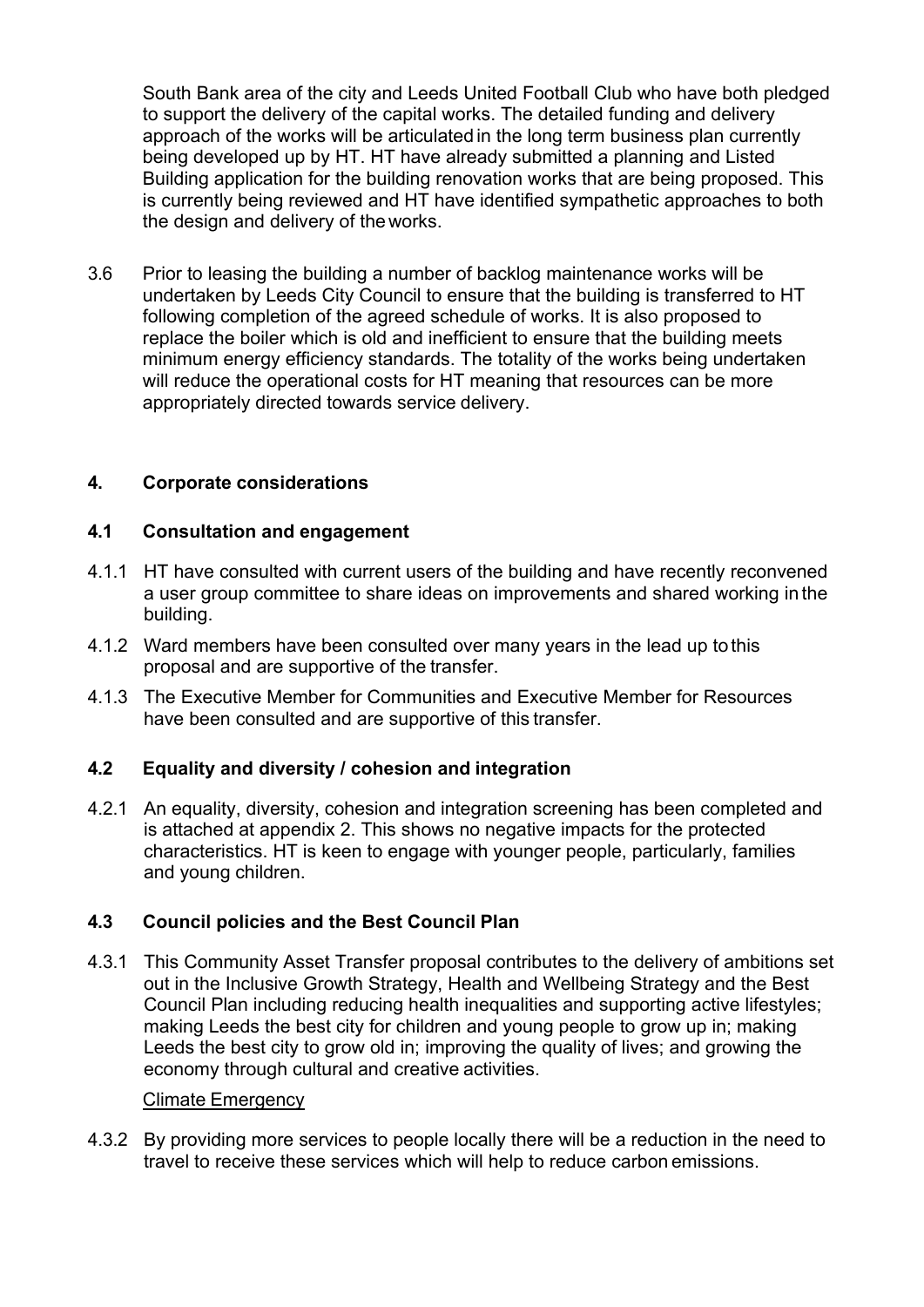### **4.4 Resources, procurement and value for money**

- 4.4.1 The revenue budget for the centre's running costs for 2019/20 is £37,460. A grant payment has previously been approved by delegated decision to provide funding over 5 years to a maximum of £143,747. This gives a saving of £43,553 over the 5 year period leading to a nil revenue cost from year 6 onwards. Equally, the maintenance costs incurred since April 2016 total c£15,000.
- 4.4.2 Planned maintenance will take place as part of the transfer arrangements. The cost of these works is covered through the Council's Corporate Property Maintenance budgets and would have been incurred regardless of the transfer. The 6 year lease will transfer internal maintenance responsibilities to HT with the Council retaining its obligations for external repair and maintenance of the structure. The long term lease will then transfer all repair, maintenance and insurance obligations to HT. A use clause will restrict use to that of a community centre/ a community facility.
- 4.4.3 Land and Property section have advised that the property has an estimated freehold value of £350,000. However, valuations for this type of grade 2 listed former church are necessarily a specialist area. Realising this capital receipt would only be possible if the centre is closed and sold, which is not supported by ward members, and is not a realistic option.
- 4.4.4 Prior to lease of the building, works need to be undertaken to improve the energy efficiency of the building. A new boiler will be installed at a cost of c£9,000. This will be funded from existing resources within the Capital Programme utilising existing delegations to the Director of City Development.

### **4.5 Legal implications, access to information, and call-in**

- 4.5.1 It is proposed to transfer the property to HT by way of an initial 6 year lease alongside an agreement to lease for a longer term period which will give HT access to the building in its current form to establish and build service provision whilst giving them the confidence that they can build the case and funding required for the long term transfer and capital works. Entering into the longer term lease will be conditional upon HT successfully securing planning consent for the works; the approval of the works by the Church Commissioners; and the submission to and approval of the Council of the long term business plan setting out the way in which the works will be funded and delivered, and how they intend to manage the building on a long term basis.
- 4.5.2 The draft lease terms can be found at Appendix 3 and will be contracted out with break options for both parties so that this can be brought to an end should any difficulties arise.
- 4.5.3 Section 123 of the Local Government Act 1972 provides that a local authority shall not dispose of land for less than the best consideration reasonably obtainable without the consent of the Secretary of State. The Local Government Act 1972: General Disposal Consent (England) 2003 permits local authorities to dispose of land for less than best consideration where:
	- the difference between the unrestricted value of the land and the consideration for the disposal does not exceed £2,000,000; and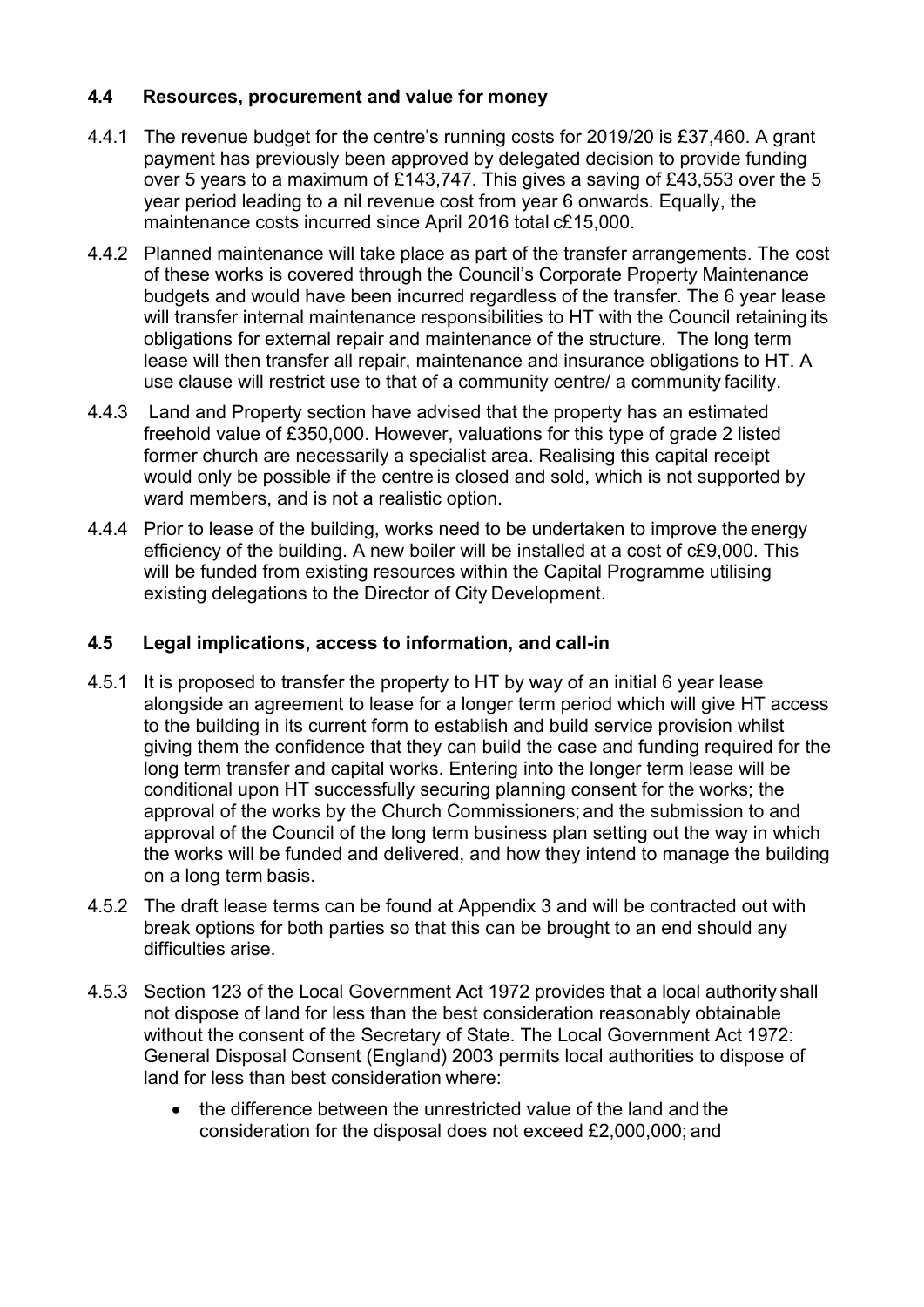- the purpose for which the land is to be disposed of is likely to contribute to the promotion or improvement of the economic, social or environmental wellbeing of the area.
- 4.5.4 In this case, the difference between the unrestricted value of the land and the consideration for the disposal is within the parameter indicated above. In addition the asset transfer of St Matthews Community Centre to HT will promote/improve the social well-being of the area providing for additional public sessions for community use in the local area, reducing journey times to other facilities and promoting community cohesion.
- 4.5.5 The City Solicitor is therefore of the opinion that the proposed disposal falls within the terms of the Local Government Act 1972: General Disposals Consent (England) 2003.
- 4.5.6 The proposed asset transfer will be used for a local community hub by a local charity which will not distort competition or threaten to do so or affect trade between member states, so there are no implications for State Aid or the Competition Act 1998.
- 4.5.7 Consent of the Church Commissioners will be required for the works proposed by HT, with the Council making the request.
- 4.5.8 Any let building is required to meet the minimum energy efficiency standards for a building to be let as set out in the Energy Efficiency (Private Rented Sector) (England and Wales) Regulations. As such prior to lease of the building works need to be undertaken to improve the energy efficiency of the building. Installation of a modern efficient boiler will improve the energy efficiency of the building and this will be installed prior to the building being leased. Given the works required to the building prior to it being leased to HT and acknowledging the importance of HT making an early start in furthering service provision and their impact within the community, it may be necessary to allow HT to take control of the building via a licence initially. Should this be the case, it will be entered into under delegated powers by the Director of City Development.
- 4.5.9 There are no Access to Information implications. The decision is subject to call-in.

#### **4.6 Risk management**

- 4.6.1 There is a risk that HT takes over the community centre but cannot operate it viably or fails to effectively manage the building. The lease will protect the ongoing operation as a community centre and if it doesn't continue to operate as such, then the council will be able to surrender the lease and take back the building. In such circumstances a decision would have to be taken about whether or not the council re-opened the centre itself, which would cause a budget pressure, or whether the centre was closed. In any case, given that if the community asset transfer didn't go ahead the centre would remain operational as a council venue, the risk to the council is no greater than the current position. Furthermore, HT's business plan appears viable and they already run premises in the Holbeck area. HT are aware of their management obligations and have a strategy to ensure these are fulfilled. All Community Asset Transfers are monitored and where there is a risk that organisations are failing to meet their obligations, this is raised with the organisation in question and support offered, as appropriate.
- 4.6.2 There is a risk that HT's longer term business case does not proceed for a range of reasons including a lack of funding for the proposed building works. If the long term